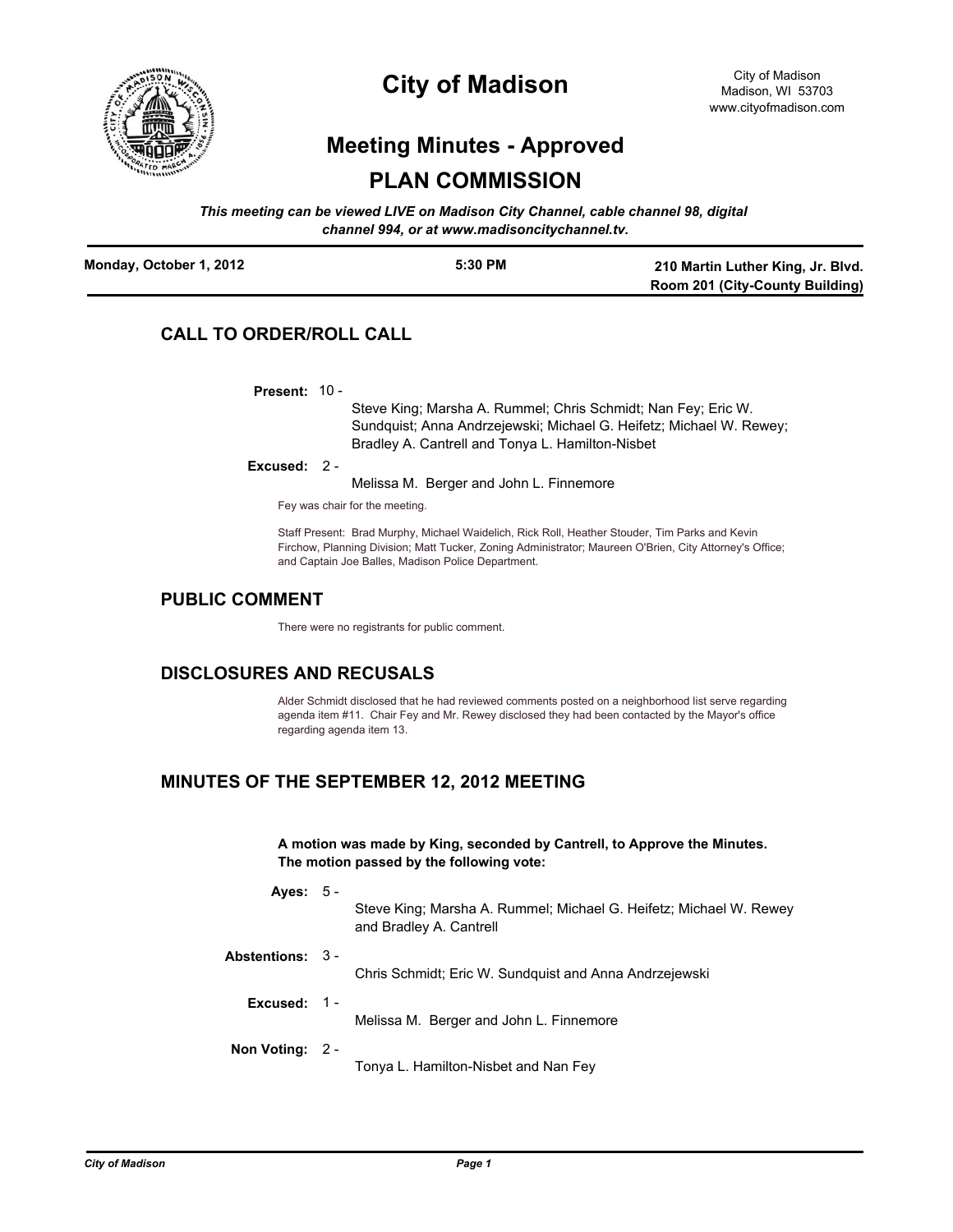## **SCHEDULE OF MEETINGS**

October 15 and November 5, 19, 2012

## **ROUTINE BUSINESS**

**1. [27527](http://madison.legistar.com/gateway.aspx?m=l&id=/matter.aspx?key=30219)** CHARTER Amending Section 16.01(3) of the Madison General Ordinances to make the terms of Alderpersons on the Plan Commission coincide with their terms on the Common Council.

Plan Commission Recommend to Council to Adopt - 14 votes - Report of Officer

**A motion was made by Cantrell, seconded by Schmidt, to RECOMMEND TO COUNCIL TO ADOPT - REPORT OF OFFICER. The motion passed by voice vote/other.**

**2. [27626](http://madison.legistar.com/gateway.aspx?m=l&id=/matter.aspx?key=30323)** Accepting a Permanent Limited Easement for Public Pedestrian/Bicycle Path Purposes and Public Sanitary Sewer Purposes from University of Wisconsin Credit Union across a property located at 1422 Northport Drive.

> **A motion was made by Rewey, seconded by Cantrell, to Return to Lead with the Recommendation for Approval to the BOARD OF PUBLIC WORKS. The motion passed by voice vote/other.**

## **PUBLIC HEARING-6:00 p.m.**

Note: Public Hearing items may be called at any time after the beginning of the public hearing. Those wishing to speak on an item must fill out a registration slip and give it to the Secretary. The Plan Commission uses a consent agenda, which means that the Commission can consider any item at 6:00 p.m. where there are no registrants wishing to speak in opposition regardless of its placement on the agenda.

#### **Zoning Text Amendments and the Proposed New Zoning Map**

Note: Items 3 and 4 were considered together.

**3. [26657](http://madison.legistar.com/gateway.aspx?m=l&id=/matter.aspx?key=29311)** SECOND SUBSTITUTE Creating Subchapter 28E, Downtown and Urban Districts of Chapter 28 of the Madison General Ordinances to update the City's ordinances pertaining to zoning and planning.

The Plan Commission recommended approval of the Second Substitute for ID 26657 by voice vote/ other.

**A motion was made by Schmidt, seconded by Andrzejewski, to RECOMMEND TO COUNCIL TO ADOPT WITH CONDITIONS - RECESSED PUBLIC HEARING. The motion passed by voice vote/other.**

**4. [27278](http://madison.legistar.com/gateway.aspx?m=l&id=/matter.aspx?key=29958)** SECOND SUBSTITUTE Amending Chapter 28 of the Madison General Ordinances revising various subsections.

> The Plan Commission recommended approval of the Second Substitute for ID 27278 subject to the following amendments:

- That properties on the University of Wisconsin campus north of Camp Randall Stadium and south of University Avenue including the Mechanical Engineering and Engineering Centers parcels are zoned from the PD (Planned Development District) to the CI (Campus Institutional District).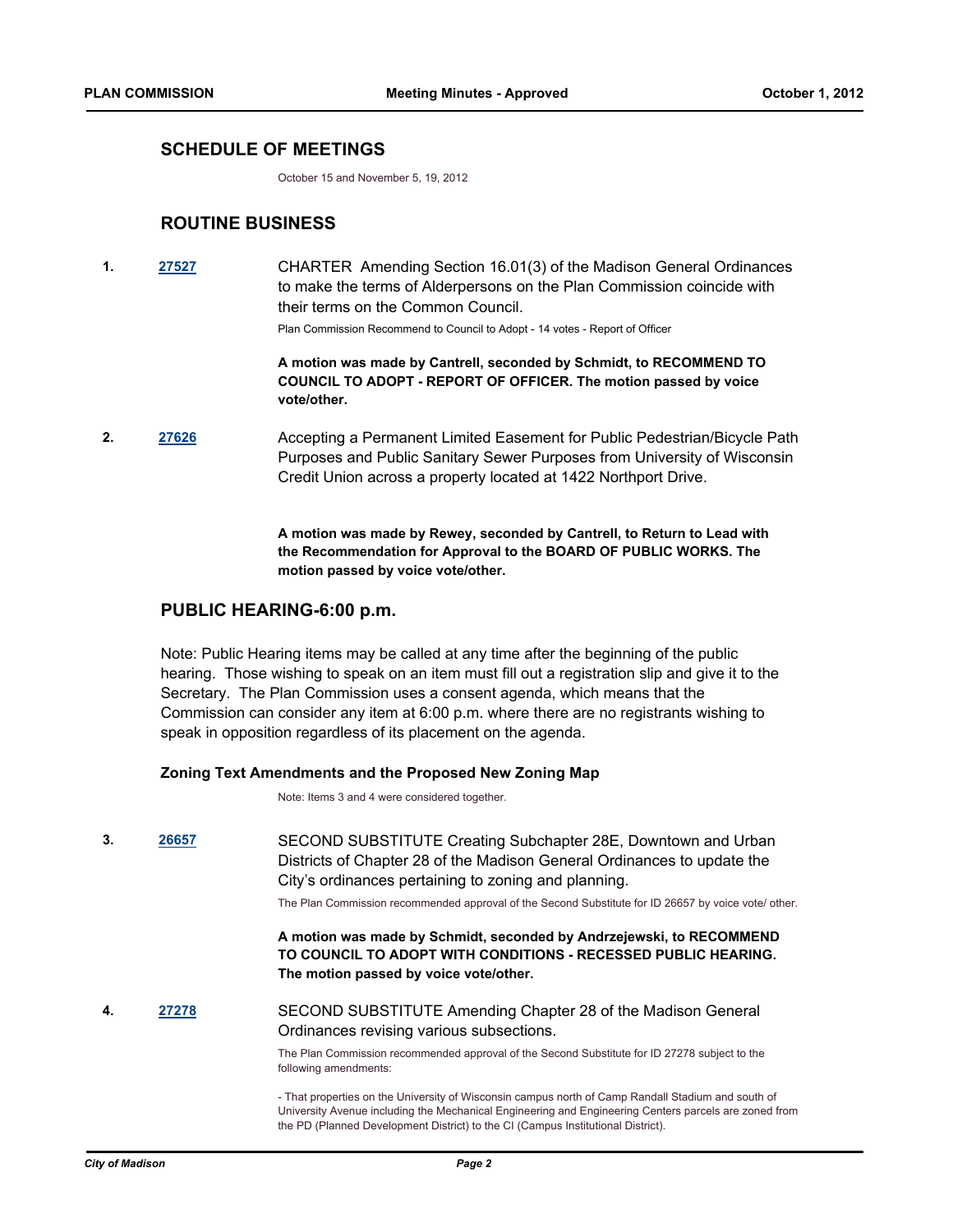-That Wingra Clinic Planned Unit Development be zoned to the PD district.

-That the requirement regarding waivers of the 30-day pre-application notice is clarified for conditional uses and zoning map amendments to remove the requirement that the president of the neighborhood association must also grant the waiver to the pre-application notice. Only the District Alderperson and Department Director are authorized to waive the 30-day pre-application notification period for all applications to zero days.

The motion to recommend approval passed by voice vote/ other.

**A motion was made by Schmidt, seconded by Andrzejewski, to RECOMMEND TO COUNCIL TO ADOPT WITH CONDITIONS - RECESSED PUBLIC HEARING. The motion passed by voice vote/other.**

The following were registered on Items 3 and 4, which were considered together:

Speaking neither in support nor opposition was Susan Thering, 113 Bascom Place, representing the Design Coalition Institute

Registered in opposition and available to answer questions was Bert Stitt, 120 South Franklin Street.

#### **Zoning Map Amendments & Related Requests**

**5. [26845](http://madison.legistar.com/gateway.aspx?m=l&id=/matter.aspx?key=29512)** SUBSTITUTE Creating Section 28.06(2)(a)3618. of the Madison General Ordinances rezoning property from R3 Single-Family and Two-Family Residence District and C3 Highway Commercial District to PUD(GDP) Planned Unit Development (General Development Plan) District and creating Section 28.06(2)(a)3719. of the Madison General Ordinances rezoning property from PUD(GDP) Planned Unit Development (General Development Plan) District to PUD(SIP) Planned Unit Development (Specific Implementation Plan) District. Proposed Use: Construction of mixed-use building containing 4,300 sq. ft. of first floor commercial space and 62 apartments; 13th Aldermanic District; 502 South Park Street and 917-925 Drake Street.

> On a motion by Heifetz, seconded by Ald. Schmidt, the Plan Commission recommended approval subject to the comments and conditions contained in the Plan Commission materials and the following conditions:

- That the developer work with staff to improve the vision clearance/ sight triangles at the parking entrance from Drake Street.

- That the developer revise the project plans to identify bicycle and moped parking for the retail spaces, with the final plans to be approved by the Planning Division prior to final approval of the PUD and issuance of demolition or building permits.

- A condition of approval for this project shall be that a maximum of 15 residential parking permits shall be issued for this development. This restriction shall be noted in the final zoning text for the PUD and in the residential dwelling unit leases, with a copy of the residential lease to be provided with the final plans for the project.

The third condition of approval regarding the parking permits was added to the main motion on motion by Sundquist seconded by Rewey by the following 6-2 vote: AYE: Ald. King, Ald. Rummel, Andrzejewski, Cantrell, Rewey, Sundquist; NAY: Ald. Schmidt and Heifetz ; NON-VOTING: Hamilton-Nisbet; EXCUSED: Berger, Finnemore.

The main motion to recommend approval passed on the following 7-1 vote: AYE: Ald. King, Ald. Schmidt, Andrzejewski, Cantrell, Heifetz, Rewey, Sundquist; NAY: Ald. Rummel; NON-VOTING: Hamilton-Nisbet; EXCUSED: Berger, Finnemore.

**A motion was made by Heifetz, seconded by Schmidt, to RECOMMEND TO COUNCIL TO ADOPT WITH CONDITIONS - RECESSED PUBLIC HEARING. The motion passed by the following vote:**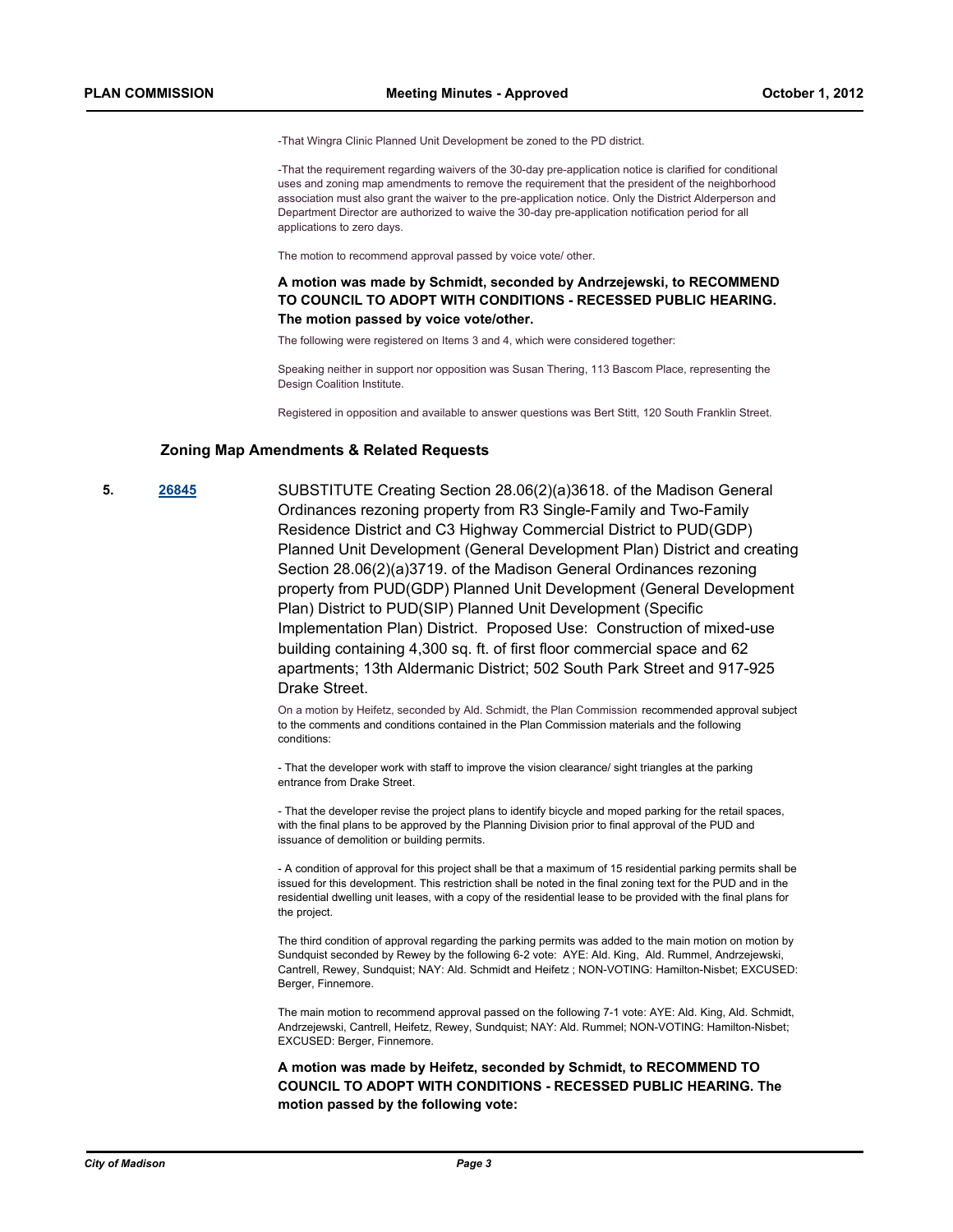|             |       | Ayes: 7 -<br>Steve King; Chris Schmidt; Eric W. Sundquist; Anna Andrzejewski;<br>Michael G. Heifetz; Michael W. Rewey and Bradley A. Cantrell                                                                                                                                                                                                                                                                                                                                                                                                                                                                                                                    |
|-------------|-------|------------------------------------------------------------------------------------------------------------------------------------------------------------------------------------------------------------------------------------------------------------------------------------------------------------------------------------------------------------------------------------------------------------------------------------------------------------------------------------------------------------------------------------------------------------------------------------------------------------------------------------------------------------------|
|             |       | Noes: $1 -$<br>Marsha A. Rummel                                                                                                                                                                                                                                                                                                                                                                                                                                                                                                                                                                                                                                  |
|             |       | <b>Excused: 1-</b><br>Melissa M. Berger and John L. Finnemore                                                                                                                                                                                                                                                                                                                                                                                                                                                                                                                                                                                                    |
|             |       | Non Voting: 2 -<br>Tonya L. Hamilton-Nisbet and Nan Fey                                                                                                                                                                                                                                                                                                                                                                                                                                                                                                                                                                                                          |
| 6.<br>27473 |       | Consideration of a demolition permit to allow 3 residences and 1 commercial<br>building to be demolished as part of a Planned Unit Development rezoning at<br>502 S. Park Street and 917-925 Drake Street; 13th Ald. Dist.                                                                                                                                                                                                                                                                                                                                                                                                                                       |
|             |       | On a motion by Heifetz, seconded by Ald. Schmidt, the Plan Commission found that the standards were<br>met and granted approval of the demolition of the existing principal structures on the subject site subject<br>to the Common Council's approval of the related Planned Unit Development zoning map amendment (ID<br>26845) and the comments and conditions contained in the Plan Commission materials. The motion to<br>approve the demolition permit passed on the following 7-1 vote: AYE: Ald. King, Ald. Schmidt,<br>Andrzejewski, Cantrell, Heifetz, Rewey, Sundquist; NAY: Ald. Rummel; NON-VOTING: Hamilton-Nisbet;<br>EXCUSED: Berger, Finnemore. |
|             |       | A motion was made by Heifetz, seconded by Schmidt, to Approve. The motion<br>passed by the following vote:                                                                                                                                                                                                                                                                                                                                                                                                                                                                                                                                                       |
|             |       | Ayes: 7 -<br>Chris Schmidt; Eric W. Sundquist; Anna Andrzejewski; Michael G. Heifetz;<br>Michael W. Rewey; Bradley A. Cantrell and Steve King                                                                                                                                                                                                                                                                                                                                                                                                                                                                                                                    |
|             |       | Noes:<br>- 1 -<br>Marsha A. Rummel                                                                                                                                                                                                                                                                                                                                                                                                                                                                                                                                                                                                                               |
|             |       | Excused: 1-<br>Melissa M. Berger and John L. Finnemore                                                                                                                                                                                                                                                                                                                                                                                                                                                                                                                                                                                                           |
|             |       | Non Voting: 2 -                                                                                                                                                                                                                                                                                                                                                                                                                                                                                                                                                                                                                                                  |
|             |       | Tonya L. Hamilton-Nisbet and Nan Fey                                                                                                                                                                                                                                                                                                                                                                                                                                                                                                                                                                                                                             |
|             |       | The following were registered on Items 5 and 6:                                                                                                                                                                                                                                                                                                                                                                                                                                                                                                                                                                                                                  |
|             |       | Speaking in support of the project were: Craig Enzenroth, Gallina Co., 101 E. Main Street, Mt. Horeb, the<br>applicant; Scott Davis, Plunkett-Raysich Architects, 2310 Crossroads Drive and Ronald M. Trachtenberg,<br>Murphy Desmond, SC, 33 East Main Street #505, both representing the applicant; Constantine Choles,<br>420-424 South Park Street, and; Ald. Sue Ellingson, 1922 Vilas Avenue, representing District 13.                                                                                                                                                                                                                                    |
|             |       | Speaking in opposition were: James M. Sharpe, 515 South Orchard Street; Kate MacCrimmon, 920<br>Emerald Street; Stuart E. Eckes, 917 South Brooks Street; Caitlin Seifert, 1122 Haywood Drive; Cynthia<br>Williams, 1001 Drake Street; Zocca Lewis, 1137 Emerald Street; and Ruth Carpenter, 501 South Mills<br>Street.                                                                                                                                                                                                                                                                                                                                          |
|             |       | Registered in opposition and available to answer questions was Cindy Koschmann, 1157 Emerald Street.                                                                                                                                                                                                                                                                                                                                                                                                                                                                                                                                                             |
|             |       | Registered in opposition but not wishing to speak was Ed Mason, 1157 Emerald Street.                                                                                                                                                                                                                                                                                                                                                                                                                                                                                                                                                                             |
| 7.          | 27436 | Creating Section 28.06(2)(a)3625. of the Madison General Ordinances<br>rezoning property from R6 General Residence District to PUD(GDP) Planned<br>Unit Development (General Development Plan) District and creating Section<br>28.06(2)(a)3626. of the Madison General Ordinances rezoning property from<br>PUD(GDP) Planned Unit Development (General Development Plan) District<br>to PUD(SIP) Planned Unit Development (Specific Implementation Plan)<br>District. Proposed Use: Demolish single-family residence to construct                                                                                                                               |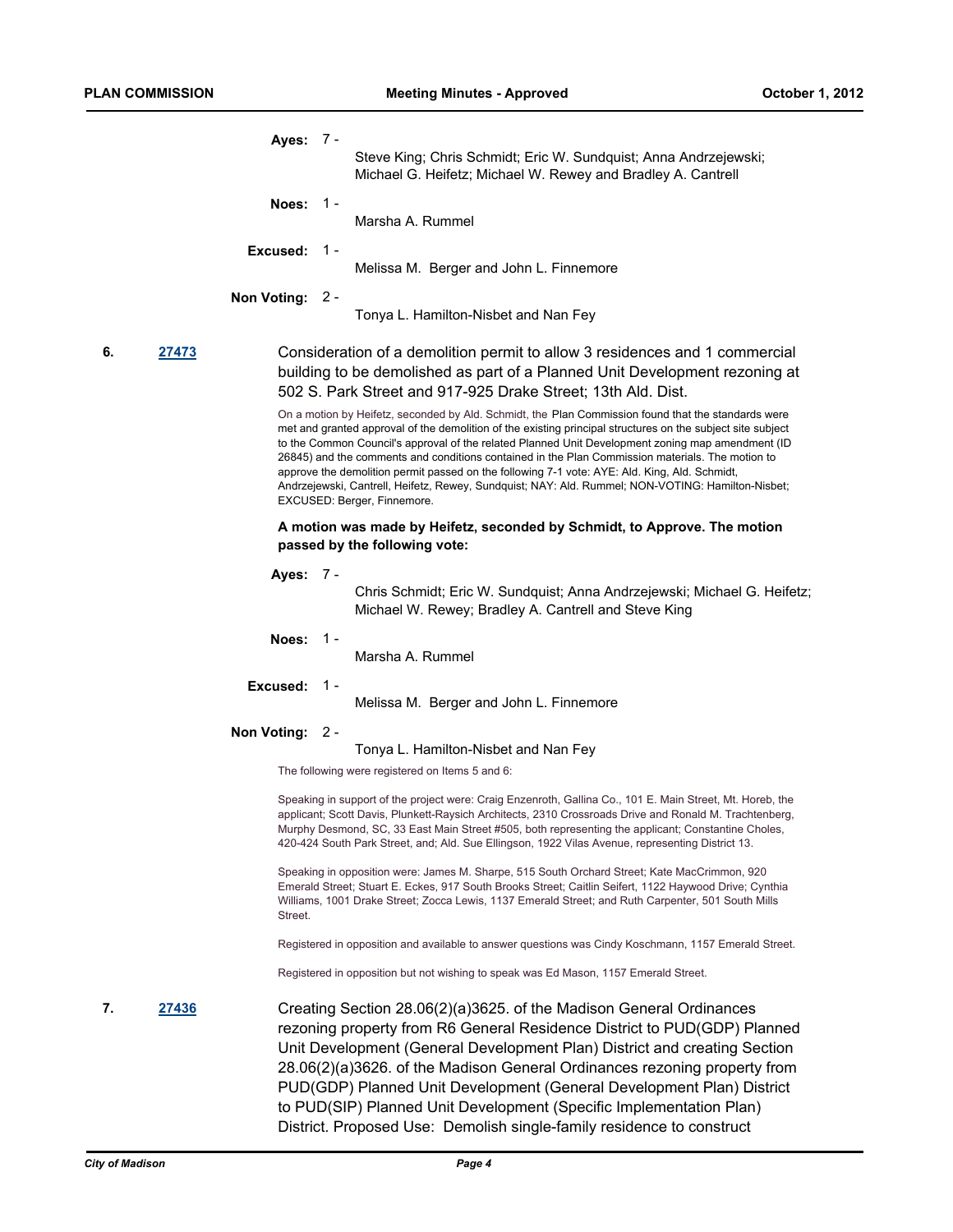eight-unit apartment building; 4th Aldermanic District; 125 North Bedford **Street** 

The Plan Commission recommended referral of this item to the October 15, 2012 meeting at the request of the alder for the purposes of holding an additional neighborhood meeting regarding this project. A recommendation will be made from the floor at Common Council on October 16, 2012.

**A motion was made by Rewey, seconded by Schmidt, to RECOMMEND TO COUNCIL TO RE-REFER - PUBLIC HEARING to the PLAN COMMISSION and should be returned by October 15, 2012. The motion passed by voice vote/other.**

**8. [27777](http://madison.legistar.com/gateway.aspx?m=l&id=/matter.aspx?key=30487)** Consideration of a demolition permit to allow a single-family residence to be demolished as part of a Planned Unit Development rezoning at 125 N. Bedford Street; 4th Ald. Dist.

> The Plan Commission referred this item to the October 15, 2012 meeting at the request of the alder for the purposes of holding an additional neighborhood meeting regarding this project.

#### **A motion was made by Rewey, seconded by Schmidt, to Re-refer to the PLAN COMMISSION and should be returned by October 15, 2012. The motion passed by voice vote/other.**

There were no registrants on Items 7 and 8.

**9. [27437](http://madison.legistar.com/gateway.aspx?m=l&id=/matter.aspx?key=30121)** Creating Section 28.06(2)(a)3624. of the Madison General Ordinances rezoning property from PUD(GDP) Planned Unit Development (General Development Plan) District to PUD(GDP) Planned Unit Development (General Development Plan) District. Proposed Use: Re-Approving the GDP for Multi-Family Housing in the Village At Autumn Lake PUD. 17th Aldermanic District; 5922 Lien Road.

> The Plan Commission recommended approval of the proposed zoning map amendment subject to the comments and conditions contained in the Plan Commission materials.

### **A motion was made by Schmidt, seconded by Rummel, to RECOMMEND TO COUNCIL TO ADOPT WITH CONDITIONS - PUBLIC HEARING. The motion passed by voice vote/other.**

Registered in support and available to answer questions was Brian Munson, 129 East Lakeside Street, representing the applicant, Veridian Homes.

#### **Subdivision**

**10. [27776](http://madison.legistar.com/gateway.aspx?m=l&id=/matter.aspx?key=30486)** Approving the preliminary and final plat of Woodstone Replat No. 2 (Lots 13-45) located at 9401-9441 and 9402-9442 Stoneywood Boulevard and 9404-9444 Cobalt Street; 9th Ald. Dist.

> The Plan Commission recommended approval of the preliminary and final plats subject to the comments and conditions contained within the Plan Commission materials. The motion passed by voice vote/ other.

> **A motion was made by Schmidt, seconded by Cantrell, to RECOMMEND TO COUNCIL TO ADOPT UNDER SUSPENSION OF RULES 2.04, 2.05, 2.24, & 2.25 - REPORT OF OFFICER. The motion passed by voice vote/other.**

There were no registrants on this item.

### **Conditional Use/ Demolition Permits**

**11. [27778](http://madison.legistar.com/gateway.aspx?m=l&id=/matter.aspx?key=30488)** Consideration of a demolition permit to allow a single-family residence to be demolished and a new residence constructed at 449 Toepfer Avenue; 11th Ald. Dist.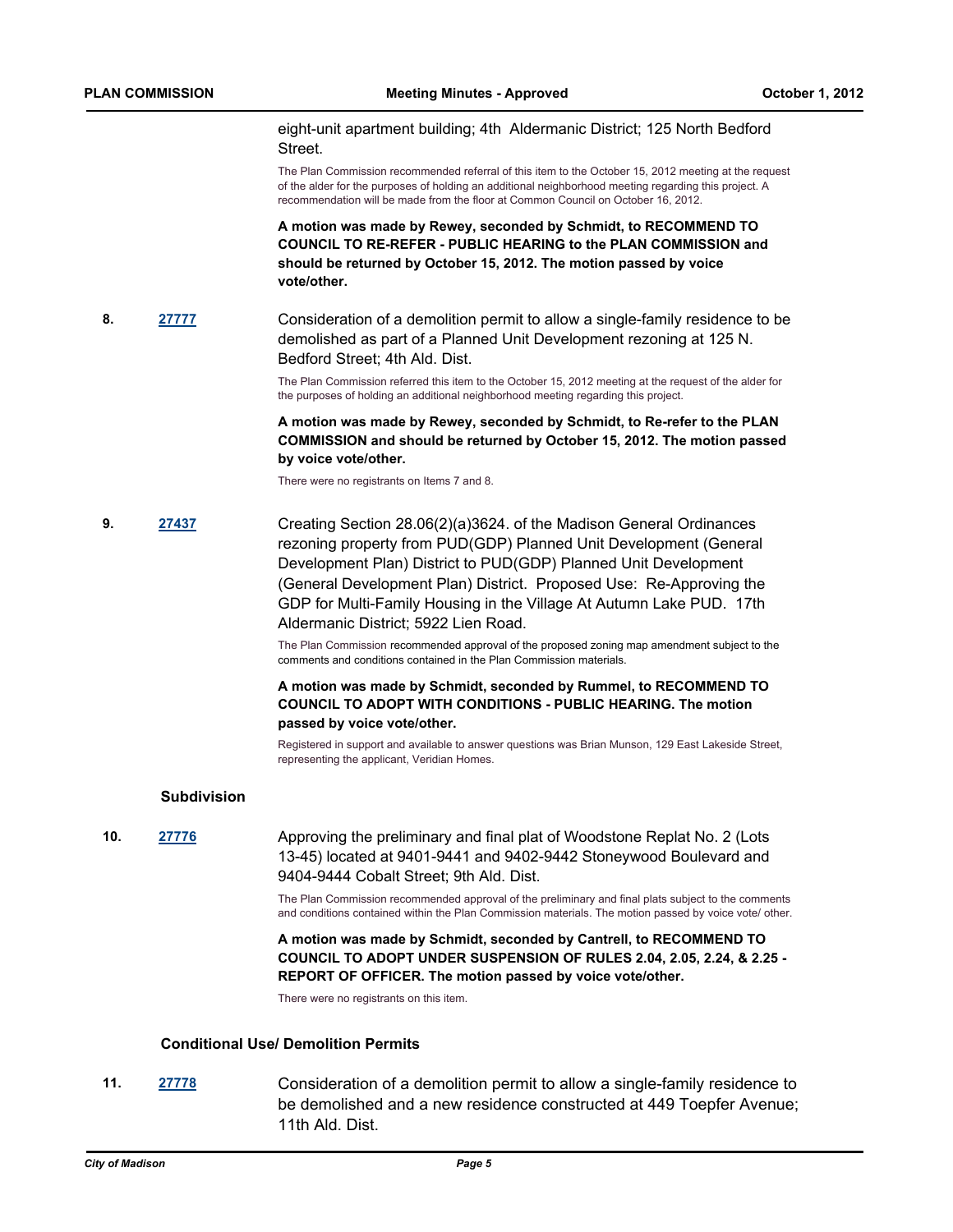The Plan Commission found the standards were met and granted approval subject to the comments and conditions contained within the Plan Commission materials.

#### **A motion was made by Heifetz, seconded by Rewey, to Approve. The motion passed by voice vote/other.**

Registered in support and available to answer questions were Terry Wanta, 2635 Saw Tooth Drive, Fitchburg and the applicants Stan and Coletta Corwin, 449 Toepfer Avenue.

**12. [27377](http://madison.legistar.com/gateway.aspx?m=l&id=/matter.aspx?key=30060)** Consideration of an alteration to an existing conditional use to allow construction of an addition to an existing single-family residence on a lakefront lot at 5206 Harbor Court; 19th Ald. Dist.

> The Plan Commission referred this item to the October 15, 2012 meeting at the request of the alder for the purpose of holding additional discussions about the project with neighbors.

#### **A motion was made by Andrzejewski, seconded by Cantrell, to Re-refer to the PLAN COMMISSION and should be returned by October 15, 2012. The motion passed by voice vote/other.**

There were no registrants on this item.

**13. [27248](http://madison.legistar.com/gateway.aspx?m=l&id=/matter.aspx?key=29924)** Consideration of an alteration to an approved conditional use planned residential development to allow an existing apartment complex to be renovated and a new clubhouse and multi-space garages to be constructed at 1108 Moorland Road; 14th Ald. Dist.

> The Plan Commission found the standards were met and approved the conditional use subject to the comments and conditions contained within the Plan Commission materials and the following additional conditions:

- That additional garages at the sites interior be relocated, subject to staff approval.

- That the applicant shall notify the Planning Division and submit a new management plan should there be changes in the management company or management procedures.

- That the Community Coordinator position be staffed as a full time position.

The above motion followed a failed motion to place this application on file without prejudice. That motion stated that conditional use standards 1,2 and Planned Residential Development Standard iii were not found to be met. That motion was moved by Ald. Schmidt and seconded by Ald. Rummell and failed by the following vote: 3:5 (AYE: Ald. Schmidt, Ald. Rummel, and Cantrell; NO: Ald. King, Sundquist, Andrzejewski, Heifetz, and Rewey; NON-VOTING: Hamilton-Nisbet and Fey; and EXCUSED: Berger, Finnemore)

**A motion was made by King, seconded by Heifetz, to Approve. The motion passed by the following vote:**

**Ayes:** 5 -

Eric W. Sundquist; Anna Andrzejewski; Michael G. Heifetz; Michael W. Rewey and Steve King

**Noes:** 3 -

Marsha A. Rummel; Chris Schmidt and Bradley A. Cantrell

#### **Excused:** 1 -

Melissa M. Berger and John L. Finnemore

#### **Non Voting:** 2 -

Tonya L. Hamilton-Nisbet and Nan Fey

Speaking in support of this item were: Jonathan Brinkley, 100 Camelot Drive, Fond Du Lac; Kim Ford, 710 North Plankinton Avenue, Milwaukee; Terrell Walter, 710 North Plankinton Avenue; Dewayne Pohl, 5218 Ridge Oak Drive; Kevin Newell, 500 W Silver Spring Drive, Glendale; Mike Mervis, 710 North Plankinton, Milwaukee, and Nathan Wautier, 22 East Mifflin Street, Suite 600; and Jim Borris, 710 North Plankinton Avenue; all representing the applicant, Nob Hill Partnership; Vandy Pryor, 1122 Moorland Road #3; Lisa Freitag, 1038 Moorland Road #202; Kathy Konicek, 1013 Ocean Road; and Jill Hermann,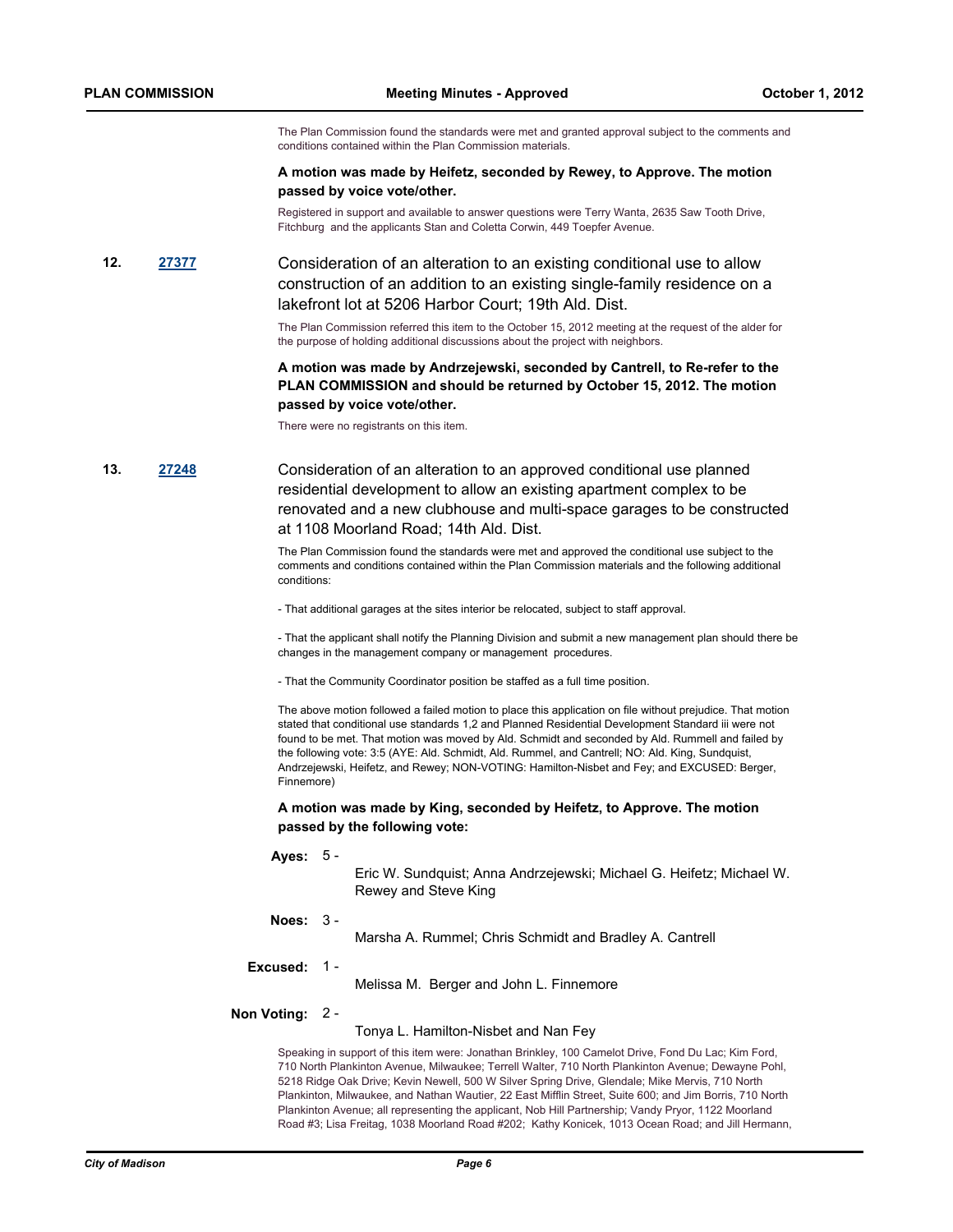1032 Moorland Road #208.

Registered in support and wishing to speak but not present when called were: Teresa Burkeland, 1110 Moorland Road #8; Nina Bell, 1124 Moorland Road #103; Jennifer Blaser, 1110 Moorland Road #8; and Veronica Franklin, 1032 Moorland Road.

Registered in support but not wishing to speak were: Vanessa Gonzalez, 1118 Moorland Road, #116; Jennifer Gonzalez; Cloris McClinton, 1032 Moorland Road #107; Ivan Cyars, 1108 Moorland Road #8; Lissa Fezzeriza, 1028 Moorland Road #104; Barb Bouslugh, 1108 Moorland Road; Shannon Sorenson, 1108 Moorland Road; Ally Ugalde, 1108 Moorland Road #216; Dawn Vyse, 1106 Moorland Road #109; and Debra Cox 1108 Moorland Road #213. Registered in support and available to answer questions was Zabrina Straine, 1102 Moorland Road #203.

Registered not wishing to speak, though not indicating support or opposition on the project was Luis M Xique, 1110 Moorland Road #215.

Speaking in opposition was Sheri Carter, 3009 Ashford Lane, representing the South Madison Planning Council; Charles Onsum, 44 Bel Aire Drive; Cora E. White, 2706 Badger Lane; Dan Kerkman, 29 Geronimo Circle, representing the Indian Springs Neighborhood Association; and Ald. Timothy Bruer, 3310 Layton Lane, representing District 14.

## **BUSINESS BY MEMBERS**

There was no business by members.

## **COMMUNICATIONS**

There were no communications.

## **SECRETARY'S REPORT**

Brad Murphy noted that a draft of the combined 2013 Plan Commission and Urban Design Commission schedule was included the packet. He also summarized the upcoming matters.

#### **- Draft 2013 Plan Commission & Urban Design Commission schedule**

#### **- Upcoming Matters - October 15, 2012**

- 305-325 W. Johnson Street - Demolition Permit and C3 & C4 to PUD-GDP-SIP - Demolish 2 commercial buildings and Madison Fire Department Administration Building to allow construction of a mixed-use building containing 250 apartments and 60,000 square feet of retail and office space - 306 W. Main Street - PUD-SIP to Amended PUD-GDP-SIP - Construct 176-unit apartment building

- 809 Williamson Street - Conditional Use - Construct outdoor eating area for restaurant

- 9624 Old Sauk Road - Certified Survey Map - Create 4 single-family lots, including 2 deep residential lots

- 1101 Gammon Lane - Demolition Permit - Demolish a fire-damaged single-family residence with no proposed use

- 312 N. Hamilton Street - Demolition Permit - Demolish single-family residence and construct new residence

- 7315 West Towne Way - Demolition Permit and Conditional Use Planned Commercial Site - Demolish vacant restaurant and auto repair building to allow construction of two multi-tenant retail buildings at West Towne Mall with future outdoor eating areas

#### **- Upcoming Matters - November 5, 2012**

- 6350 Town Center Drive - PUD-GDP to PUD-SIP - Construct Fire Station 13

- 6201 N. Highlands Avenue - Certified Survey Map - Creating three single-family lots, including a deep residential lot

- 2 Greenside Circle - Conditional Use Planned Residential Development Alteration - Amend plan for Bentley Green condominiums to construct 18 duplex buildings and 1 single-family residence on eastern half of development

- 1402 S. Park Street (Tentative) - Demolition Permit - Demolish former Truman Olson Army Reserve Center for future street extension

- 4927 & 1224 Felland Road - Certified Survey Maps - Creating 2 lots in Town of Burke (Extraterritorial) and 2 outlots for Water Utility in City